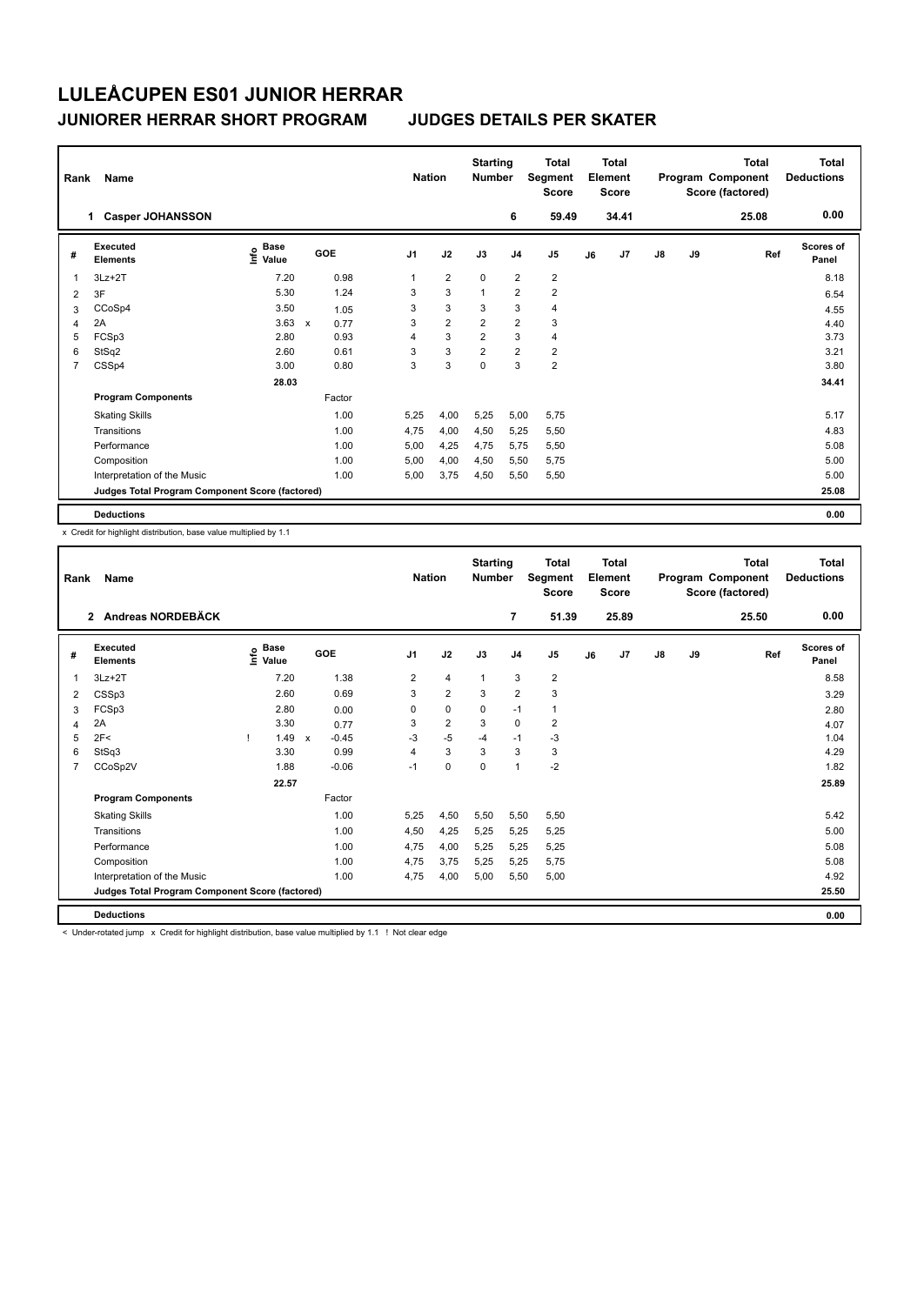### **JUNIORER HERRAR SHORT PROGRAM JUDGES DETAILS PER SKATER**

| Rank | Name                                            | <b>Nation</b>                    |              | <b>Starting</b><br><b>Number</b> |                | <b>Total</b><br>Segment<br><b>Score</b> |                | <b>Total</b><br>Element<br>Score |                |    | <b>Total</b><br>Program Component<br>Score (factored) | <b>Total</b><br><b>Deductions</b> |    |       |                           |
|------|-------------------------------------------------|----------------------------------|--------------|----------------------------------|----------------|-----------------------------------------|----------------|----------------------------------|----------------|----|-------------------------------------------------------|-----------------------------------|----|-------|---------------------------|
|      | <b>Jonathan EGYPTSON</b><br>3.                  |                                  |              |                                  |                |                                         |                | 4                                | 49.22          |    | 26.97                                                 |                                   |    | 22.25 | 0.00                      |
| #    | Executed<br><b>Elements</b>                     | <b>Base</b><br>e Base<br>E Value | <b>GOE</b>   |                                  | J <sub>1</sub> | J2                                      | J3             | J <sub>4</sub>                   | J <sub>5</sub> | J6 | J7                                                    | $\mathsf{J}8$                     | J9 | Ref   | <b>Scores of</b><br>Panel |
|      | 3F                                              | 5.30                             |              | $-0.53$                          | $-1$           | $-1$                                    | $-2$           | $-1$                             | $-1$           |    |                                                       |                                   |    |       | 4.77                      |
| 2    | CSSp3                                           | 2.60                             |              | 0.00                             | 1              | $\overline{2}$                          | $\mathbf{1}$   | $-2$                             | $-2$           |    |                                                       |                                   |    |       | 2.60                      |
| 3    | StSq2                                           | 2.60                             |              | 0.61                             | 4              | 3                                       | $\overline{2}$ | $\overline{2}$                   | $\overline{2}$ |    |                                                       |                                   |    |       | 3.21                      |
| 4    | $3S+2T$                                         | 5.60                             |              | 0.57                             | $\overline{2}$ | $\overline{2}$                          | 1              | 1                                | 1              |    |                                                       |                                   |    |       | 6.17                      |
| 5    | FCSp2                                           | 2.30                             |              | 0.23                             | 1              | 0                                       | 0              | $\overline{2}$                   | $\overline{2}$ |    |                                                       |                                   |    |       | 2.53                      |
| 6    | 2A                                              | 3.63                             | $\mathsf{x}$ | 0.44                             | 2              | 3                                       | $\mathbf{1}$   | 1                                | $\overline{1}$ |    |                                                       |                                   |    |       | 4.07                      |
| 7    | CCoSp4                                          | 3.50                             |              | 0.12                             | 0              | 3                                       | 0              | 1                                | $\mathbf 0$    |    |                                                       |                                   |    |       | 3.62                      |
|      |                                                 | 25.53                            |              |                                  |                |                                         |                |                                  |                |    |                                                       |                                   |    |       | 26.97                     |
|      | <b>Program Components</b>                       |                                  |              | Factor                           |                |                                         |                |                                  |                |    |                                                       |                                   |    |       |                           |
|      | <b>Skating Skills</b>                           |                                  |              | 1.00                             | 4,50           | 4,25                                    | 4,25           | 4,50                             | 4,25           |    |                                                       |                                   |    |       | 4.33                      |
|      | Transitions                                     |                                  |              | 1.00                             | 4,25           | 4,00                                    | 4,25           | 4,00                             | 4,25           |    |                                                       |                                   |    |       | 4.17                      |
|      | Performance                                     |                                  |              | 1.00                             | 5.00           | 4,25                                    | 4,50           | 5,00                             | 4,50           |    |                                                       |                                   |    |       | 4.67                      |
|      | Composition                                     |                                  |              | 1.00                             | 4,75           | 4,00                                    | 4,50           | 4,75                             | 4,50           |    |                                                       |                                   |    |       | 4.58                      |
|      | Interpretation of the Music                     |                                  |              | 1.00                             | 4,75           | 4,25                                    | 4,50           | 4,75                             | 4,25           |    |                                                       |                                   |    |       | 4.50                      |
|      | Judges Total Program Component Score (factored) |                                  |              |                                  |                |                                         |                |                                  |                |    |                                                       |                                   |    |       | 22.25                     |
|      | <b>Deductions</b>                               |                                  |              |                                  |                |                                         |                |                                  |                |    |                                                       |                                   |    |       | 0.00                      |

x Credit for highlight distribution, base value multiplied by 1.1

| Rank           | Name                                            | <b>Nation</b>                    |                      | <b>Starting</b><br><b>Number</b> |                | Total<br>Segment<br><b>Score</b> |                | <b>Total</b><br>Element<br><b>Score</b> |    |                | <b>Total</b><br>Program Component<br>Score (factored) | <b>Total</b><br><b>Deductions</b> |       |                           |
|----------------|-------------------------------------------------|----------------------------------|----------------------|----------------------------------|----------------|----------------------------------|----------------|-----------------------------------------|----|----------------|-------------------------------------------------------|-----------------------------------|-------|---------------------------|
|                | <b>Oliver PRAETORIUS</b><br>4                   |                                  |                      |                                  |                |                                  | 5              | 48.97                                   |    | 27.80          |                                                       |                                   | 22.17 | 1.00                      |
| #              | Executed<br><b>Elements</b>                     | <b>Base</b><br>o Base<br>⊆ Value | GOE                  | J <sub>1</sub>                   | J2             | J3                               | J <sub>4</sub> | J <sub>5</sub>                          | J6 | J <sub>7</sub> | J8                                                    | J9                                | Ref   | <b>Scores of</b><br>Panel |
| 1              | 3F                                              | 5.30                             | 1.41                 | 3                                | $\overline{4}$ | $\overline{2}$                   | $\overline{2}$ | 3                                       |    |                |                                                       |                                   |       | 6.71                      |
| 2              | FCSp1                                           | 1.90                             | 0.06                 | 0                                | $\mathbf 0$    | $\mathbf 0$                      | $\mathbf{1}$   | 1                                       |    |                |                                                       |                                   |       | 1.96                      |
| 3              | $3T+3T$                                         | 8.40                             | 0.42                 | 2                                | 3              | 0                                | $\mathbf{1}$   | 0                                       |    |                |                                                       |                                   |       | 8.82                      |
| 4              | CCoSp3                                          | 3.00                             | 0.60                 | 3                                | $\overline{4}$ | 2                                | $\mathbf{1}$   | $-1$                                    |    |                |                                                       |                                   |       | 3.60                      |
| 5              | StSq3                                           | 3.30                             | $-0.22$              | $-1$                             | $\overline{2}$ | $-2$                             | $\Omega$       | $-1$                                    |    |                |                                                       |                                   |       | 3.08                      |
| 6              | 2A                                              | 3.63                             | 0.00<br>$\mathsf{x}$ | $\Omega$                         | $\mathbf 0$    | $\Omega$                         | 0              | $-1$                                    |    |                |                                                       |                                   |       | 3.63                      |
| $\overline{7}$ | CSSp                                            | 0.00                             | 0.00                 |                                  |                |                                  |                |                                         |    |                |                                                       |                                   |       | 0.00                      |
|                |                                                 | 25.53                            |                      |                                  |                |                                  |                |                                         |    |                |                                                       |                                   |       | 27.80                     |
|                | <b>Program Components</b>                       |                                  | Factor               |                                  |                |                                  |                |                                         |    |                |                                                       |                                   |       |                           |
|                | <b>Skating Skills</b>                           |                                  | 1.00                 | 4,50                             | 4,25           | 4,75                             | 5,00           | 4,75                                    |    |                |                                                       |                                   |       | 4.67                      |
|                | Transitions                                     |                                  | 1.00                 | 4,25                             | 4,00           | 4,00                             | 4,75           | 4,50                                    |    |                |                                                       |                                   |       | 4.25                      |
|                | Performance                                     |                                  | 1.00                 | 4,50                             | 4,00           | 4,25                             | 5,50           | 4,75                                    |    |                |                                                       |                                   |       | 4.50                      |
|                | Composition                                     |                                  | 1.00                 | 4,50                             | 4,00           | 4,25                             | 5,00           | 4,75                                    |    |                |                                                       |                                   |       | 4.50                      |
|                | Interpretation of the Music                     |                                  | 1.00                 | 4,25                             | 3.75           | 4,00                             | 5,25           | 4,50                                    |    |                |                                                       |                                   |       | 4.25                      |
|                | Judges Total Program Component Score (factored) |                                  |                      |                                  |                |                                  |                |                                         |    |                |                                                       |                                   |       | 22.17                     |
|                | <b>Deductions</b>                               | Time violation:                  | $-1.00$              |                                  |                |                                  |                |                                         |    |                |                                                       |                                   |       | $-1.00$                   |

x Credit for highlight distribution, base value multiplied by 1.1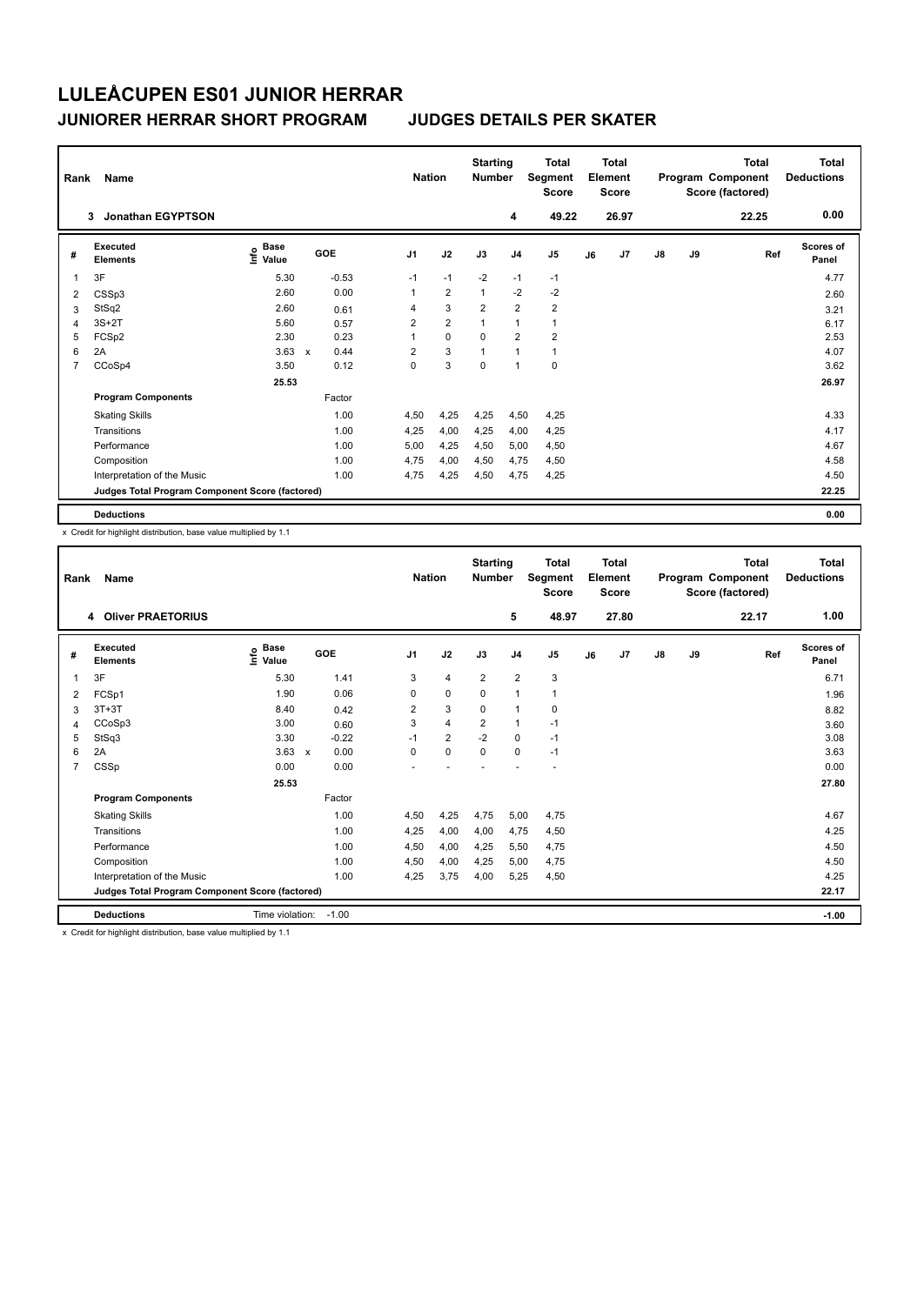### **JUNIORER HERRAR SHORT PROGRAM JUDGES DETAILS PER SKATER**

| Rank           | Name                                            | <b>Nation</b>                    |                                      | <b>Starting</b><br><b>Number</b> |              | <b>Total</b><br>Segment<br><b>Score</b> |                | <b>Total</b><br>Element<br><b>Score</b> |    |       | Total<br>Program Component<br>Score (factored) | <b>Total</b><br><b>Deductions</b> |       |                           |
|----------------|-------------------------------------------------|----------------------------------|--------------------------------------|----------------------------------|--------------|-----------------------------------------|----------------|-----------------------------------------|----|-------|------------------------------------------------|-----------------------------------|-------|---------------------------|
|                | <b>Daniel SEIDEL</b><br>5.                      |                                  |                                      |                                  |              |                                         | 1              | 40.93                                   |    | 19.35 |                                                |                                   | 21.58 | 0.00                      |
| #              | <b>Executed</b><br><b>Elements</b>              | <b>Base</b><br>e Base<br>⊆ Value | GOE                                  | J <sub>1</sub>                   | J2           | J3                                      | J <sub>4</sub> | J <sub>5</sub>                          | J6 | J7    | J8                                             | J9                                | Ref   | <b>Scores of</b><br>Panel |
| 1              | 3F                                              | 5.30                             | $-0.18$                              | $\overline{2}$                   | $\mathbf{1}$ | $-2$                                    | $-1$           | $-1$                                    |    |       |                                                |                                   |       | 5.12                      |
| 2              | FCSp1                                           | 1.90                             | $-0.25$                              | $-1$                             | $-1$         | $-2$                                    | $\mathbf 0$    | $-2$                                    |    |       |                                                |                                   |       | 1.65                      |
| 3              | 3S+COMBO                                        | 4.30                             | $-2.15$                              | $-5$                             | $-5$         | $-5$                                    | $-5$           | $-5$                                    |    |       |                                                |                                   |       | 2.15                      |
| 4              | StSq2                                           | 2.60                             | 0.26                                 | 3                                | $\mathbf{1}$ | 1                                       | $\mathbf{1}$   | $\mathbf{1}$                            |    |       |                                                |                                   |       | 2.86                      |
| 5              | CSSp4                                           | 3.00                             | $-0.40$                              | 2                                | $-1$         | $-2$                                    | $-2$           | $-1$                                    |    |       |                                                |                                   |       | 2.60                      |
| 6              | 2A                                              | 3.63                             | $-0.99$<br>$\boldsymbol{\mathsf{x}}$ | $-3$                             | $-5$         | $-3$                                    | $-3$           | $-3$                                    |    |       |                                                |                                   |       | 2.64                      |
| $\overline{7}$ | CCoSp3V                                         | 2.25                             | 0.08                                 | 3                                | 1            | $\mathbf 0$                             | $\mathbf 0$    | $-2$                                    |    |       |                                                |                                   |       | 2.33                      |
|                |                                                 | 22.98                            |                                      |                                  |              |                                         |                |                                         |    |       |                                                |                                   |       | 19.35                     |
|                | <b>Program Components</b>                       |                                  | Factor                               |                                  |              |                                         |                |                                         |    |       |                                                |                                   |       |                           |
|                | <b>Skating Skills</b>                           |                                  | 1.00                                 | 5,00                             | 3,75         | 4,25                                    | 4,50           | 4,00                                    |    |       |                                                |                                   |       | 4.25                      |
|                | Transitions                                     |                                  | 1.00                                 | 4,75                             | 3,50         | 4,00                                    | 4,75           | 3,75                                    |    |       |                                                |                                   |       | 4.17                      |
|                | Performance                                     |                                  | 1.00                                 | 4,75                             | 3,50         | 4,25                                    | 4,75           | 3,75                                    |    |       |                                                |                                   |       | 4.25                      |
|                | Composition                                     |                                  | 1.00                                 | 5,00                             | 3,75         | 4,50                                    | 5,00           | 4,25                                    |    |       |                                                |                                   |       | 4.58                      |
|                | Interpretation of the Music                     |                                  | 1.00                                 | 4,75                             | 3,50         | 4,25                                    | 5,00           | 4,00                                    |    |       |                                                |                                   |       | 4.33                      |
|                | Judges Total Program Component Score (factored) |                                  |                                      |                                  |              |                                         |                |                                         |    |       |                                                |                                   |       | 21.58                     |
|                | <b>Deductions</b>                               |                                  |                                      |                                  |              |                                         |                |                                         |    |       |                                                |                                   |       | 0.00                      |

x Credit for highlight distribution, base value multiplied by 1.1

| Rank           | Name                                            |                                           |                                   | <b>Nation</b>            |                | <b>Starting</b><br><b>Number</b> |                          | Total<br>Segment<br><b>Score</b> |    | Total<br>Element<br><b>Score</b> |               |    | Total<br>Program Component<br>Score (factored) | <b>Total</b><br><b>Deductions</b> |
|----------------|-------------------------------------------------|-------------------------------------------|-----------------------------------|--------------------------|----------------|----------------------------------|--------------------------|----------------------------------|----|----------------------------------|---------------|----|------------------------------------------------|-----------------------------------|
|                | <b>Nels IREHOLM</b><br>6                        |                                           |                                   |                          |                |                                  | 8                        | 34.85                            |    | 14.60                            |               |    | 20.25                                          | 0.00                              |
| #              | Executed<br><b>Elements</b>                     | $\frac{e}{E}$ Base<br>$\frac{E}{E}$ Value | GOE                               | J <sub>1</sub>           | J2             | J3                               | J <sub>4</sub>           | J5                               | J6 | J7                               | $\mathsf{J}8$ | J9 | Ref                                            | Scores of<br>Panel                |
| 1              | CCoSp1V                                         | 1.50                                      | 0.00                              | 2                        | $-1$           | 0                                | $\mathbf{1}$             | $-1$                             |    |                                  |               |    |                                                | 1.50                              |
| 2              | StSq2                                           | 2.60                                      | 0.26                              | $\overline{2}$           | $\mathbf 0$    | $\mathbf{1}$                     | $\mathbf{1}$             | 1                                |    |                                  |               |    |                                                | 2.86                              |
| 3              | 2F                                              | 1.80                                      | 0.48                              | 4                        | 3              | $\mathbf{1}$                     | 1                        | $\overline{4}$                   |    |                                  |               |    |                                                | 2.28                              |
| 4              | 3S+COMBO+2T*                                    | $\star$<br>4.30                           | $-2.15$                           | $-5$                     | $-5$           | $-5$                             | $-5$                     | $-5$                             |    |                                  |               |    |                                                | 2.15                              |
| 5              | CSSp                                            | 0.00                                      | 0.00                              | $\overline{\phantom{a}}$ | $\sim$         | $\overline{\phantom{a}}$         | $\overline{\phantom{a}}$ | $\overline{\phantom{a}}$         |    |                                  |               |    |                                                | 0.00                              |
| 6              | 2A                                              | 3.63                                      | 0.66<br>$\boldsymbol{\mathsf{x}}$ | $\overline{2}$           | $\overline{2}$ | $\overline{2}$                   | 1                        | 2                                |    |                                  |               |    |                                                | 4.29                              |
| $\overline{7}$ | FCSp1                                           | 1.90                                      | $-0.38$                           | $-2$                     | 0              | $-2$                             | $-2$                     | $-2$                             |    |                                  |               |    |                                                | 1.52                              |
|                |                                                 | 15.73                                     |                                   |                          |                |                                  |                          |                                  |    |                                  |               |    |                                                | 14.60                             |
|                | <b>Program Components</b>                       |                                           | Factor                            |                          |                |                                  |                          |                                  |    |                                  |               |    |                                                |                                   |
|                | <b>Skating Skills</b>                           |                                           | 1.00                              | 4,00                     | 3,75           | 3,75                             | 4,50                     | 4,50                             |    |                                  |               |    |                                                | 4.08                              |
|                | Transitions                                     |                                           | 1.00                              | 4,00                     | 3,50           | 3,50                             | 4,00                     | 4,25                             |    |                                  |               |    |                                                | 3.83                              |
|                | Performance                                     |                                           | 1.00                              | 4,25                     | 3,50           | 3,75                             | 4,50                     | 4,50                             |    |                                  |               |    |                                                | 4.17                              |
|                | Composition                                     |                                           | 1.00                              | 4,25                     | 3,50           | 4,00                             | 4,25                     | 4,50                             |    |                                  |               |    |                                                | 4.17                              |
|                | Interpretation of the Music                     |                                           | 1.00                              | 4,00                     | 3,50           | 4,00                             | 4,00                     | 4,25                             |    |                                  |               |    |                                                | 4.00                              |
|                | Judges Total Program Component Score (factored) |                                           |                                   |                          |                |                                  |                          |                                  |    |                                  |               |    |                                                | 20.25                             |
|                | <b>Deductions</b>                               |                                           |                                   |                          |                |                                  |                          |                                  |    |                                  |               |    |                                                | 0.00                              |

\* Invalid element x Credit for highlight distribution, base value multiplied by 1.1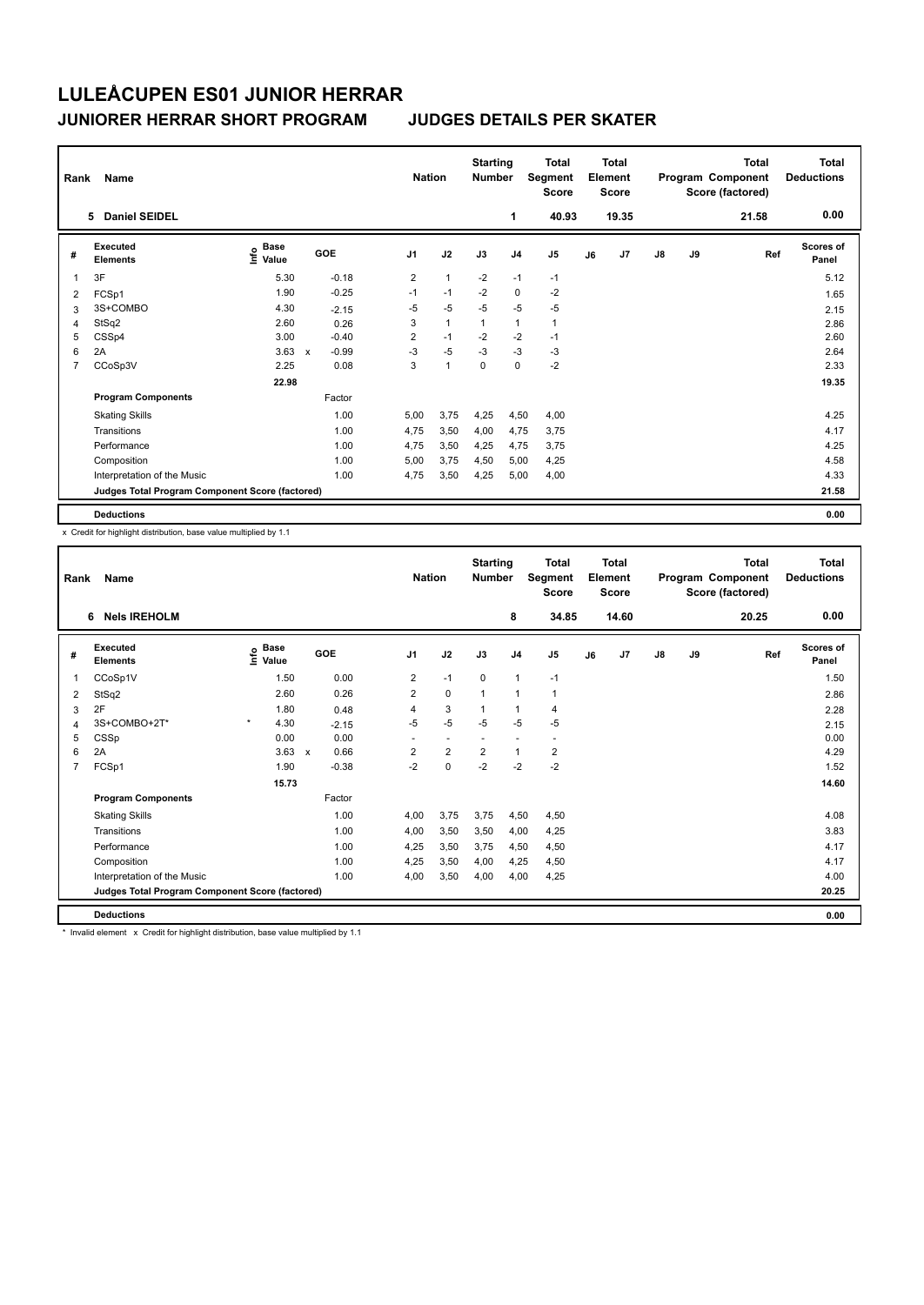### **JUNIORER HERRAR SHORT PROGRAM JUDGES DETAILS PER SKATER**

| Rank           | Name                                            |                                  |                      | <b>Nation</b>  |      | <b>Starting</b><br><b>Number</b> |                | <b>Total</b><br>Segment<br><b>Score</b> |    | Total<br>Element<br><b>Score</b> |    |    | <b>Total</b><br>Program Component<br>Score (factored) | <b>Total</b><br><b>Deductions</b> |
|----------------|-------------------------------------------------|----------------------------------|----------------------|----------------|------|----------------------------------|----------------|-----------------------------------------|----|----------------------------------|----|----|-------------------------------------------------------|-----------------------------------|
|                | 7 Victor ÅBERG                                  |                                  |                      |                |      |                                  | 10             | 34.62                                   |    | 15.28                            |    |    | 19.34                                                 | 0.00                              |
| #              | Executed<br><b>Elements</b>                     | <b>Base</b><br>e Base<br>⊆ Value | GOE                  | J <sub>1</sub> | J2   | J3                               | J <sub>4</sub> | J <sub>5</sub>                          | J6 | J7                               | J8 | J9 | Ref                                                   | <b>Scores of</b><br>Panel         |
| -1             | $2Lz+3T<<$                                      | 3.40<br><<                       | $-1.05$              | $-5$           | $-5$ | $-5$                             | $-5$           | $-4$                                    |    |                                  |    |    |                                                       | 2.35                              |
| $\overline{2}$ | 2A                                              | 3.30                             | $-0.55$              | 0              | $-2$ | $-2$                             | $-1$           | $-2$                                    |    |                                  |    |    |                                                       | 2.75                              |
| 3              | FCSp1                                           | 1.90                             | $-0.06$              | 0              | 0    | $-1$                             | 1              | $-1$                                    |    |                                  |    |    |                                                       | 1.84                              |
| 4              | StSq2                                           | 2.60                             | $-0.17$              | 1              | $-1$ | $-1$                             | -1             | 0                                       |    |                                  |    |    |                                                       | 2.43                              |
| 5              | CCoSp2V                                         | 1.88                             | $-0.44$              | $-2$           | $-3$ | $-2$                             | $-2$           | $-3$                                    |    |                                  |    |    |                                                       | 1.44                              |
| 6              | 2F                                              | 1.98                             | 0.06<br>$\mathsf{x}$ | 1              | 0    | $\Omega$                         | $\Omega$       | $\overline{2}$                          |    |                                  |    |    |                                                       | 2.04                              |
| $\overline{7}$ | CSSp3                                           | 2.60                             | $-0.17$              | 0              | $-1$ | $-2$                             | $-1$           | 0                                       |    |                                  |    |    |                                                       | 2.43                              |
|                |                                                 | 17.66                            |                      |                |      |                                  |                |                                         |    |                                  |    |    |                                                       | 15.28                             |
|                | <b>Program Components</b>                       |                                  | Factor               |                |      |                                  |                |                                         |    |                                  |    |    |                                                       |                                   |
|                | <b>Skating Skills</b>                           |                                  | 1.00                 | 4,00           | 3,00 | 3,50                             | 4,50           | 3,75                                    |    |                                  |    |    |                                                       | 3.75                              |
|                | Transitions                                     |                                  | 1.00                 | 3,75           | 3,00 | 3,50                             | 4,25           | 3,75                                    |    |                                  |    |    |                                                       | 3.67                              |
|                | Performance                                     |                                  | 1.00                 | 4,25           | 2,75 | 4,00                             | 4,00           | 4,00                                    |    |                                  |    |    |                                                       | 4.00                              |
|                | Composition                                     |                                  | 1.00                 | 4,00           | 3,00 | 3,75                             | 4,25           | 4,25                                    |    |                                  |    |    |                                                       | 4.00                              |
|                | Interpretation of the Music                     |                                  | 1.00                 | 4,00           | 3,00 | 3,75                             | 4,25           | 4,00                                    |    |                                  |    |    |                                                       | 3.92                              |
|                | Judges Total Program Component Score (factored) |                                  |                      |                |      |                                  |                |                                         |    |                                  |    |    |                                                       | 19.34                             |
|                | <b>Deductions</b>                               |                                  |                      |                |      |                                  |                |                                         |    |                                  |    |    |                                                       | 0.00                              |

<< Downgraded jump x Credit for highlight distribution, base value multiplied by 1.1

| Rank           | Name                                            |                                           | <b>Nation</b>        | <b>Starting</b><br><b>Number</b> |             | <b>Total</b><br>Segment<br><b>Score</b> |                | <b>Total</b><br>Element<br><b>Score</b> |    |       | <b>Total</b><br>Program Component<br>Score (factored) | <b>Total</b><br><b>Deductions</b> |       |                    |
|----------------|-------------------------------------------------|-------------------------------------------|----------------------|----------------------------------|-------------|-----------------------------------------|----------------|-----------------------------------------|----|-------|-------------------------------------------------------|-----------------------------------|-------|--------------------|
|                | <b>Sebastian SEVERINUS</b><br>8                 |                                           |                      |                                  |             |                                         | $\mathbf{2}$   | 30.22                                   |    | 14.97 |                                                       |                                   | 16.25 | 1.00               |
| #              | Executed<br><b>Elements</b>                     | $\frac{e}{E}$ Base<br>$\frac{e}{E}$ Value | GOE                  | J <sub>1</sub>                   | J2          | J3                                      | J <sub>4</sub> | J5                                      | J6 | J7    | $\mathsf{J}8$                                         | J9                                | Ref   | Scores of<br>Panel |
| 1              | 3S+COMBO                                        | 4.30                                      | $-2.15$              | $-5$                             | $-5$        | $-5$                                    | $-5$           | $-5$                                    |    |       |                                                       |                                   |       | 2.15               |
| 2              | FCSp3                                           | 2.80                                      | 0.09                 | $-1$                             | $\mathbf 0$ | $\mathbf{1}$                            | $\mathbf{1}$   | 0                                       |    |       |                                                       |                                   |       | 2.89               |
| 3              | StSq2                                           | 2.60                                      | $-0.35$              | $-1$                             | $-1$        | $-3$                                    | $-1$           | $-2$                                    |    |       |                                                       |                                   |       | 2.25               |
| 4              | 2A                                              | 3.30                                      | $-1.65$              | $-5$                             | $-5$        | $-5$                                    | $-5$           | $-5$                                    |    |       |                                                       |                                   |       | 1.65               |
| 5              | 2F                                              | 1.98                                      | 0.18<br>$\mathsf{x}$ |                                  | $\mathbf 0$ | 1                                       | $\mathbf{1}$   | $\overline{\mathbf{c}}$                 |    |       |                                                       |                                   |       | 2.16               |
| 6              | CSSp2                                           | 2.30                                      | $-0.23$              | $-1$                             | 0           | $\Omega$                                | $-2$           | $-3$                                    |    |       |                                                       |                                   |       | 2.07               |
| $\overline{7}$ | CCoSp3V                                         | 2.25                                      | $-0.45$              | $-3$                             | $-2$        | $-1$                                    | $-2$           | $-2$                                    |    |       |                                                       |                                   |       | 1.80               |
|                |                                                 | 19.53                                     |                      |                                  |             |                                         |                |                                         |    |       |                                                       |                                   |       | 14.97              |
|                | <b>Program Components</b>                       |                                           | Factor               |                                  |             |                                         |                |                                         |    |       |                                                       |                                   |       |                    |
|                | <b>Skating Skills</b>                           |                                           | 1.00                 | 3,00                             | 3,50        | 3,25                                    | 3,50           | 3,50                                    |    |       |                                                       |                                   |       | 3.42               |
|                | Transitions                                     |                                           | 1.00                 | 3,00                             | 3,25        | 3,00                                    | 3,50           | 3,00                                    |    |       |                                                       |                                   |       | 3.08               |
|                | Performance                                     |                                           | 1.00                 | 3,25                             | 3,25        | 2,75                                    | 3,75           | 3,25                                    |    |       |                                                       |                                   |       | 3.25               |
|                | Composition                                     |                                           | 1.00                 | 3,25                             | 3,50        | 3,25                                    | 3,75           | 3,25                                    |    |       |                                                       |                                   |       | 3.33               |
|                | Interpretation of the Music                     |                                           | 1.00                 | 3,00                             | 3,25        | 2,75                                    | 3,50           | 3,25                                    |    |       |                                                       |                                   |       | 3.17               |
|                | Judges Total Program Component Score (factored) |                                           |                      |                                  |             |                                         |                |                                         |    |       |                                                       |                                   |       | 16.25              |
|                | <b>Deductions</b>                               |                                           | Falls:<br>$-1.00$    |                                  |             |                                         |                |                                         |    |       |                                                       |                                   |       | $-1.00$            |

x Credit for highlight distribution, base value multiplied by 1.1